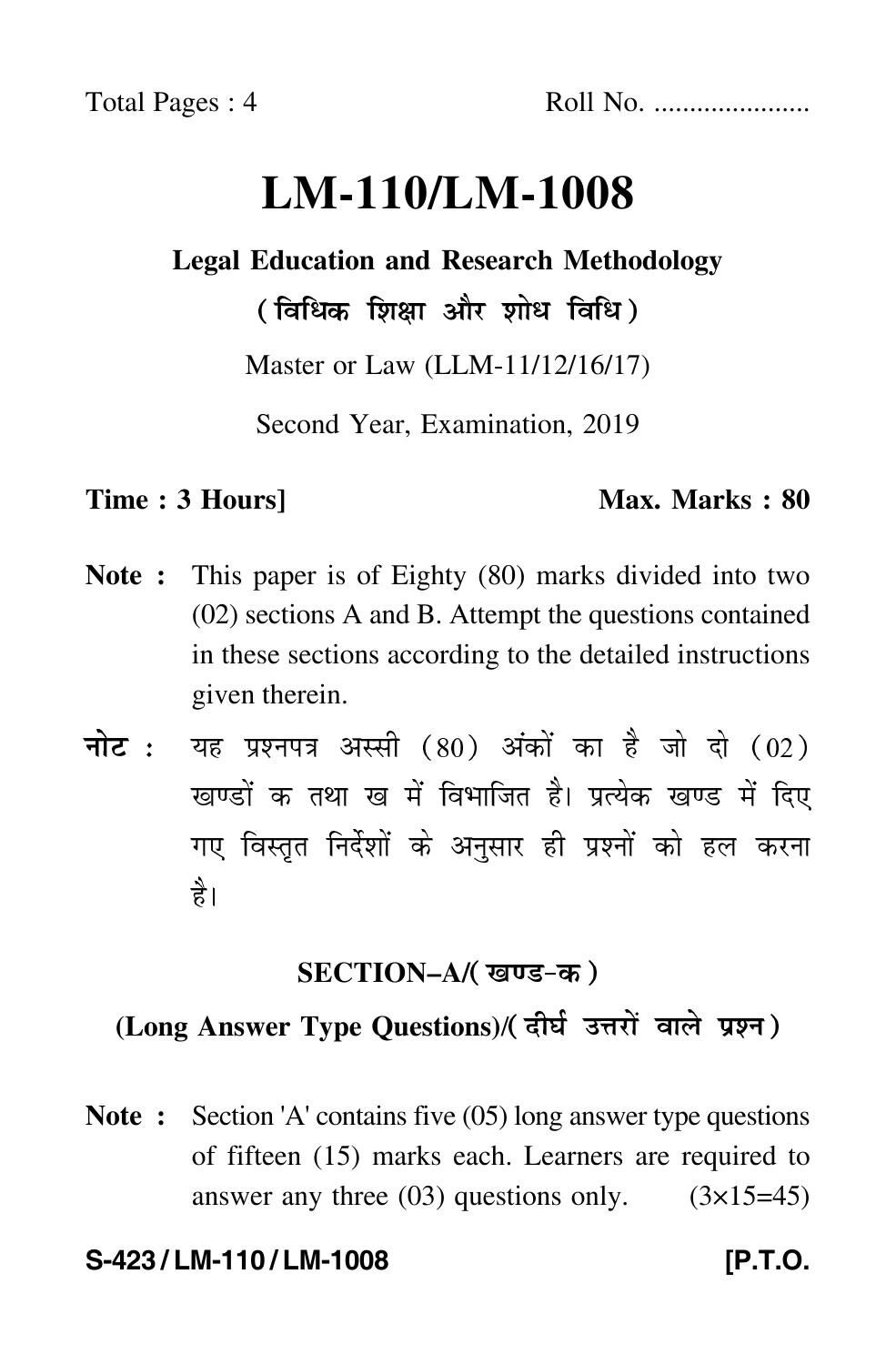- <mark>नोट</mark> : खण्ड 'क' में पाँच (05) दीर्घ उत्तरों वाले प्रश्न दिये गये हैं, प्रत्येक प्रश्न के लिए पन्द्रह (15) अंक निर्धारित हैं। शिक्षार्थियों को इनमें से केवल तीन (03) प्रश्नों के उत्तर देने हैं।
- **1.** "The basic model of clinical legal education promotes professional skills training and law school involvement in social justice." Discuss.

1 C - C - 1 C - 2 V - 
 - -- - !" #\$% -वेवेचना क<mark>ी</mark><br>'  $(1)$ 

**2.** What are the characteristics of socio-legal research and what is its significance in comparision with doctrinal research ? Discuss.

-)-- \*(#+ ,- .- सामाजिक-विधिक शोध की क्या विशेषताएं हैं और उसे सैद्धान्तिक Ĵ lोध की तुलना में कितना महत्त्व प्राप्त है? विवेचना की<br> #/ 0 # 1 -(a) (b) (b) (b) (b)

**3.** What is Research problem ? Explain the various steps involved in the identification and formulation of research problem.

2 34 # #1 3 -'शोध समस्या' क्या होता है? शोध समस्या के चिन्हीकरण एवं सूत्रीकरण के लिए विभिन्न चरणों की व्याख्या कीजिए।<br>'

### **S-423 / LM-110 / LM-1008 [ 2 ]**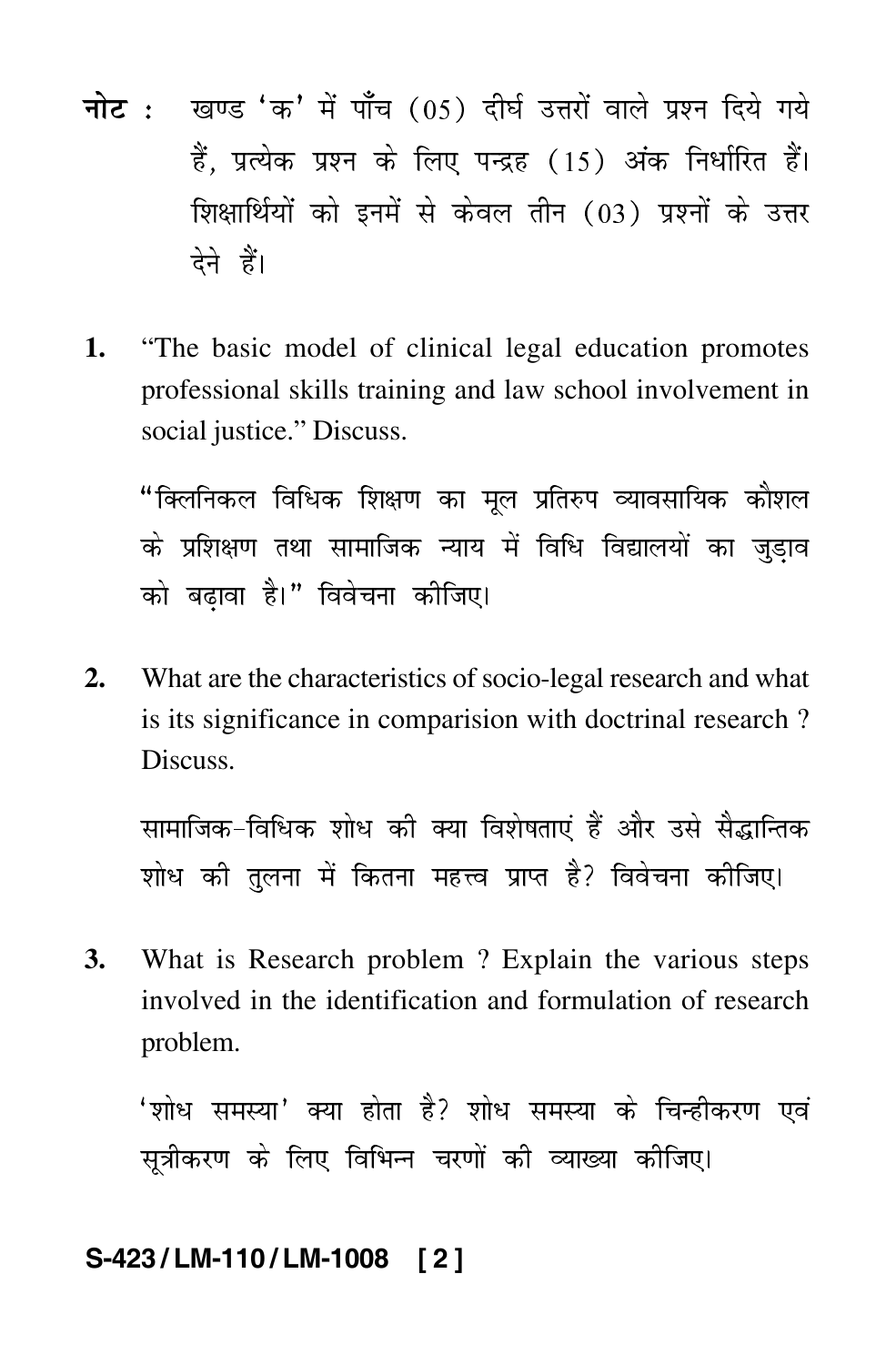**4.** What are the different kinds of data according to source ? Discuss the tools and techniques of data collection in legal research.

 $\frac{1}{2}$  and  $\frac{1}{2}$  and  $\frac{1}{2}$  and  $\frac{1}{2}$  and  $\frac{1}{2}$  and  $\frac{1}{2}$  and  $\frac{1}{2}$  and  $\frac{1}{2}$ . .. . ..<br>ਰਿਹੇਰਾਜ lोध में आंकड़ों के संग्रहरण के साधनों एवं तकनीकों की<br>नर्भन्या -वेवेचना क<mark>ी</mark><br>'  $\mathcal{L}(\mathcal{S})$ 

**5.** Define and classify sampling. How is it used in legal research ? Explain with suitable illustrations.  $\frac{1}{2}$ न्यादर्श को परिभाषित एवं वर्गीकृत कीजिए। इसे विधिक शोध में . . . . . . . . . .<br><del>. . . . . . .</del> . # 1 - -:#,
 -# -& की<br>ि

### **SECTION–B/**

### **(Short Answer Type Questions)**/

- **Note :** Section 'B' contains eight (08) short answer type questions of seven (07) marks each. Learners are required to answer any five (05) questions only.
- $(5 \times 7 = 35)$ <mark>नोट</mark> : खण्ड 'ख' में आठ (08) लघु उत्तरों वाले प्रश्न दिये गये हैं, प्रत्येक प्रश्न के लिए सात (07) अंक निर्धारित हैं। शिक्षार्थियों को इनमें से केवल पाँच (05) प्रश्नों के उत्तर देने हैं।
- **1.** What are the advantages and disadvantages of seminar method of law teaching ?

-- -Ĵ विधि शिक्षण कों सेमिनार पद्धति के लाभ एवं हानियां क्या हैं?  $\cdots$  $\frac{1}{2}$  for  $\frac{1}{2}$  and  $\frac{1}{2}$  for  $\frac{1}{2}$ #1

### **S-423 / LM-110 / LM-1008 [ 3 ] [P.T.O.**

 $\overline{a}$